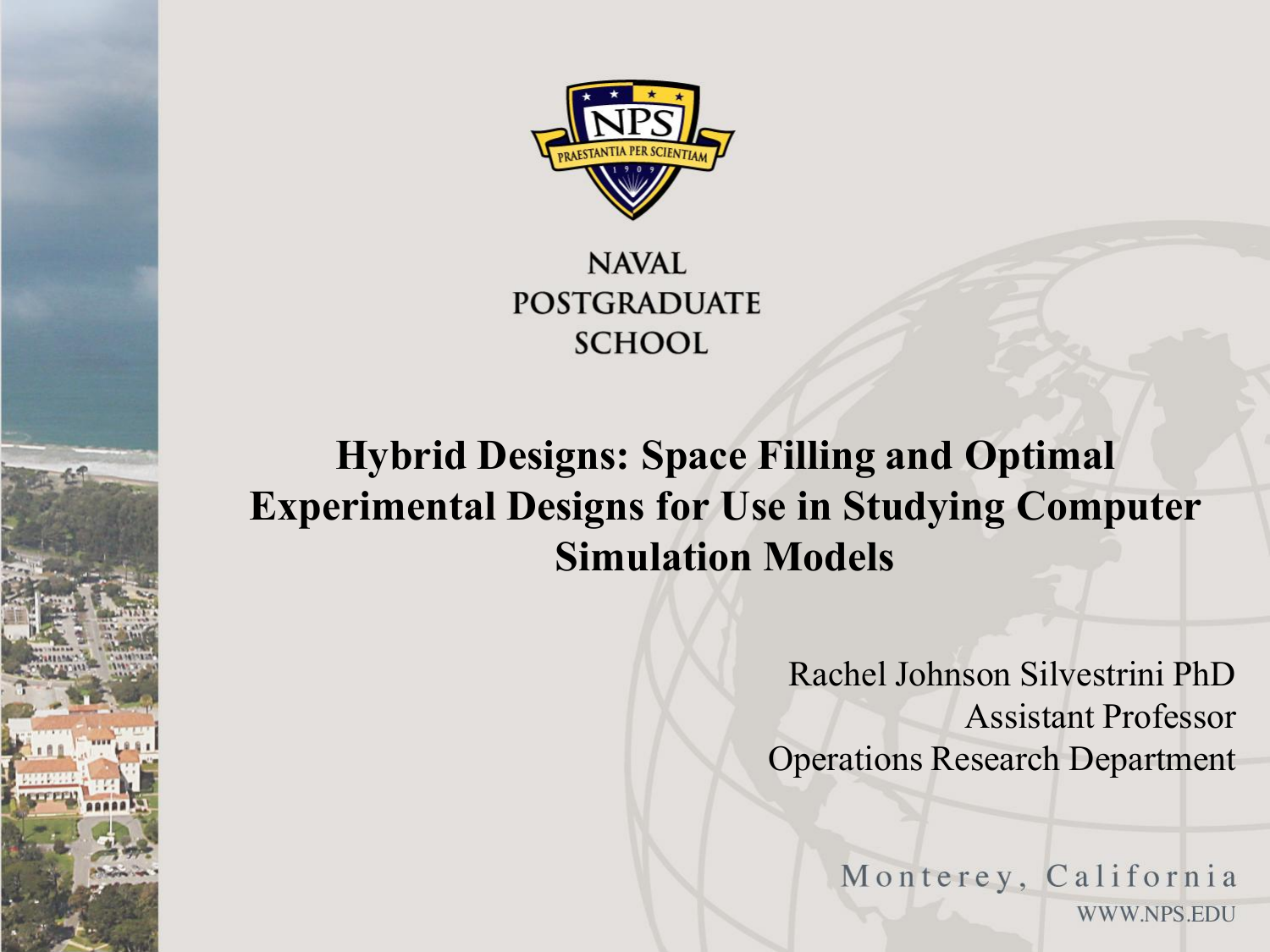



- Computer Simulations
- Metamodeling
- Types of Experimental Designs
- A Hybrid Experimental Design Approach
- Example Using a ISR Simulation Model
- Questions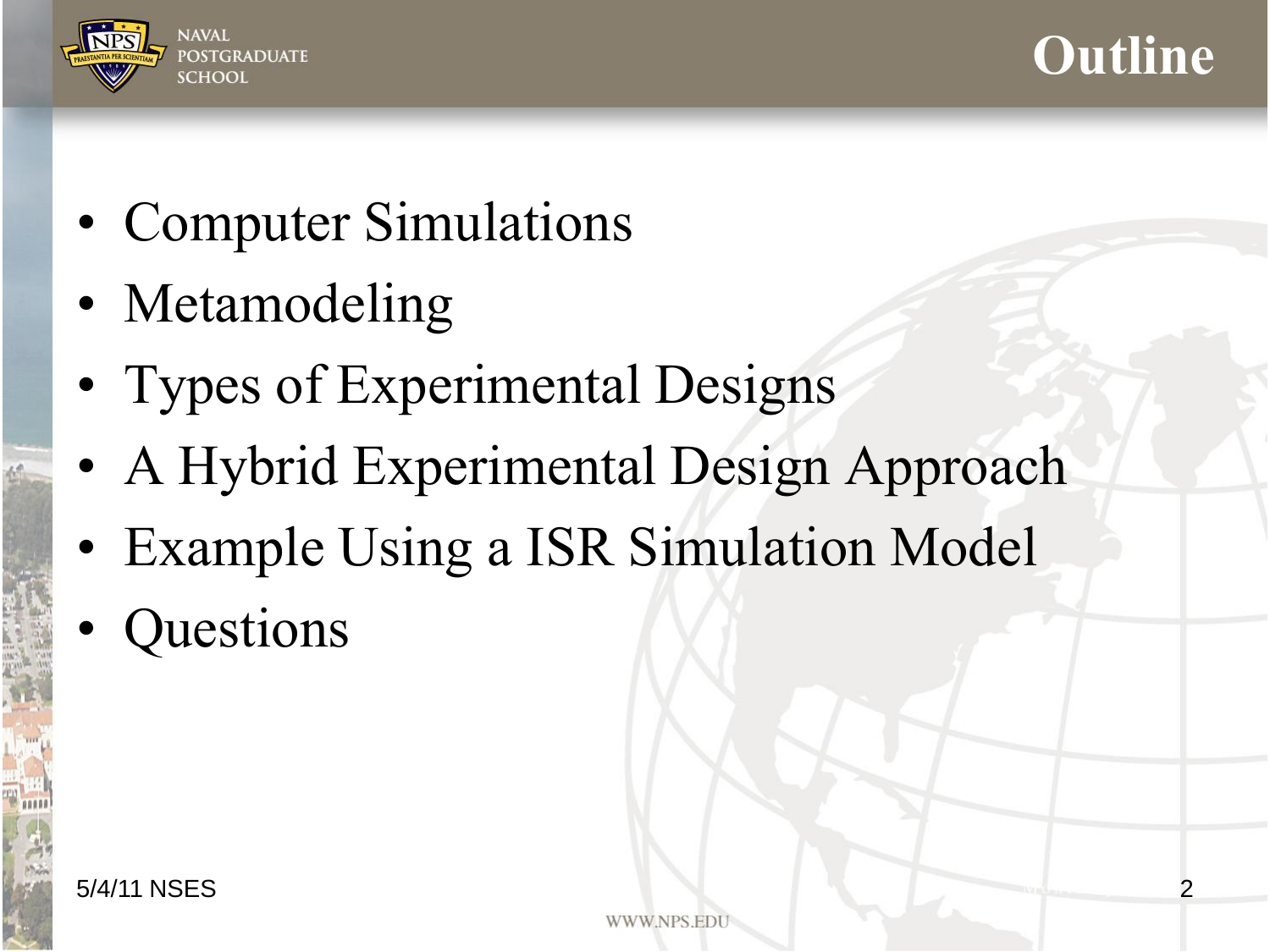

- Computer simulation models are built to mimic reality
- We *do not* always treat computer simulations like reality
	- Lots and lots of experiments are run
	- Many experiments are run that are prohibited in the real world
- We *do* often treat computer simulation results as if they were reality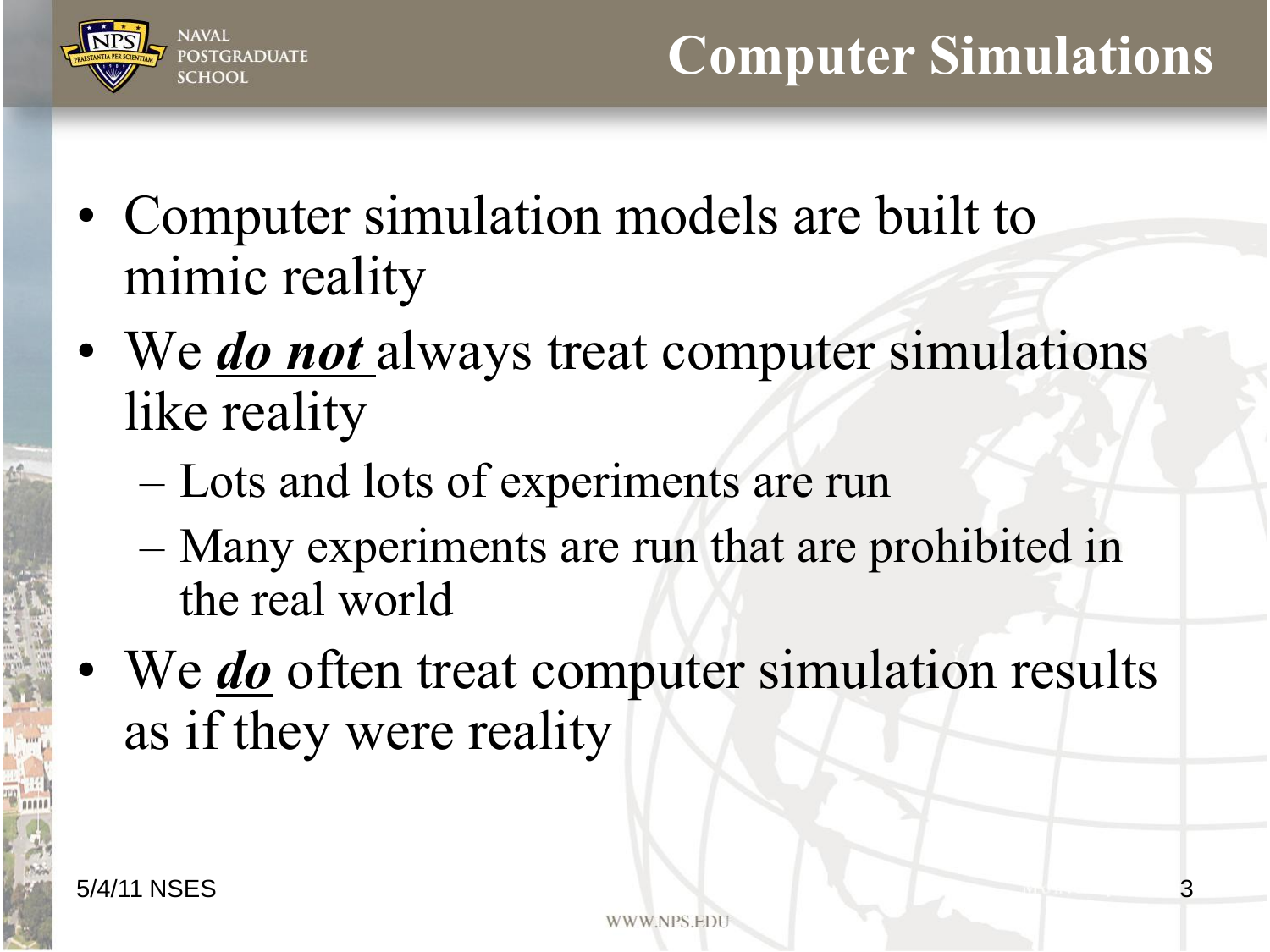

## • Stochastic

- Output is a random variable
- Blocking and randomization not an issue, but replication is
- Deterministic
	- For a given set of inputs, the output will be the same each time the model is run
	- Blocking, randomization, and replication are irrelevant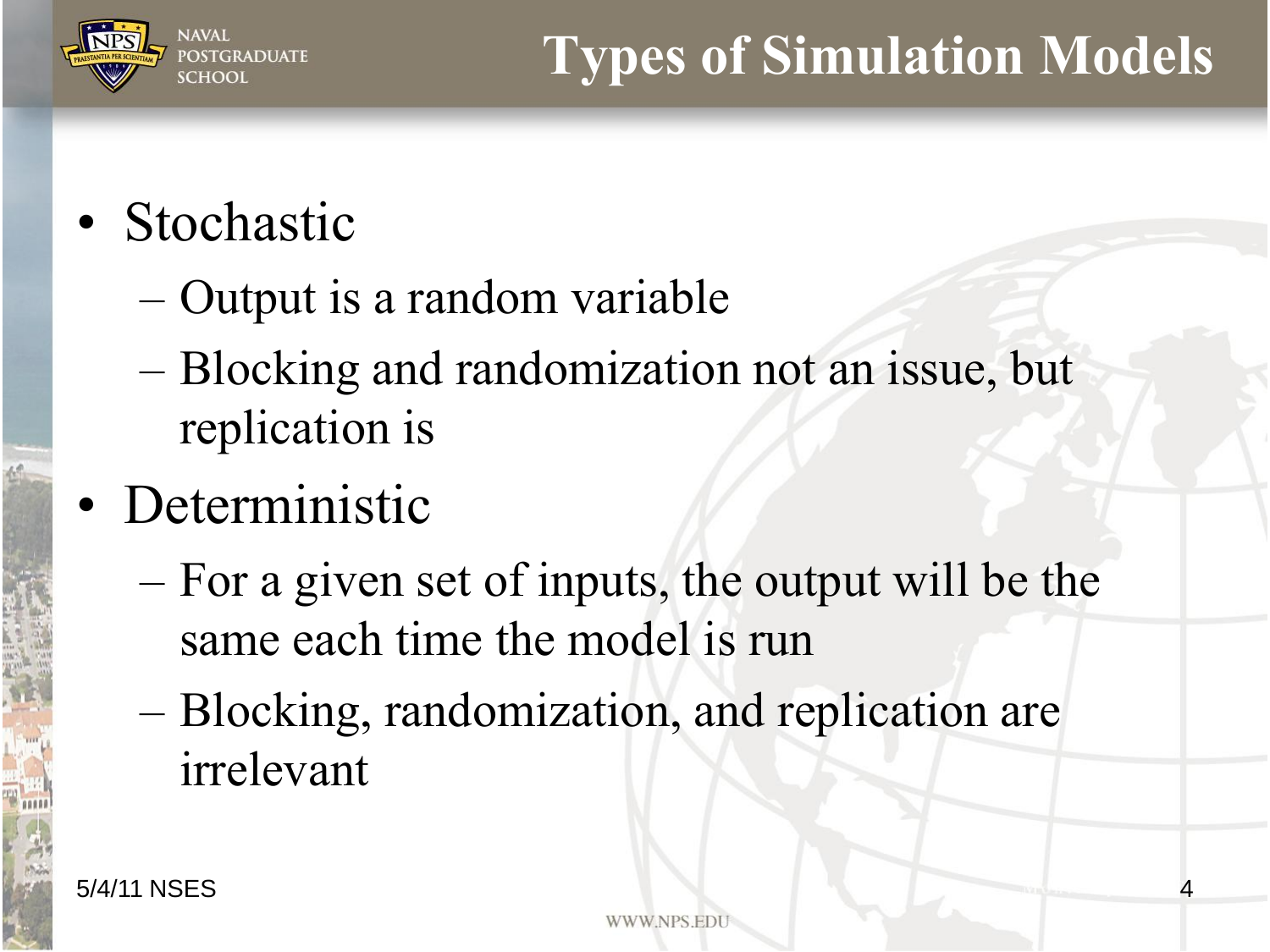

#### **Illustration and Definitions**



- This model (often called a metamodel) can be:
	- mechanistic
	- empirical
		- linear regression model
		- non-linear model
		- generalized linear model
		- Gaussian process model (aka Kriging)
- A goal of *Experimental Design*: find/fit a metamodel

5/4/11 NSES 5

WWW.NPS.ED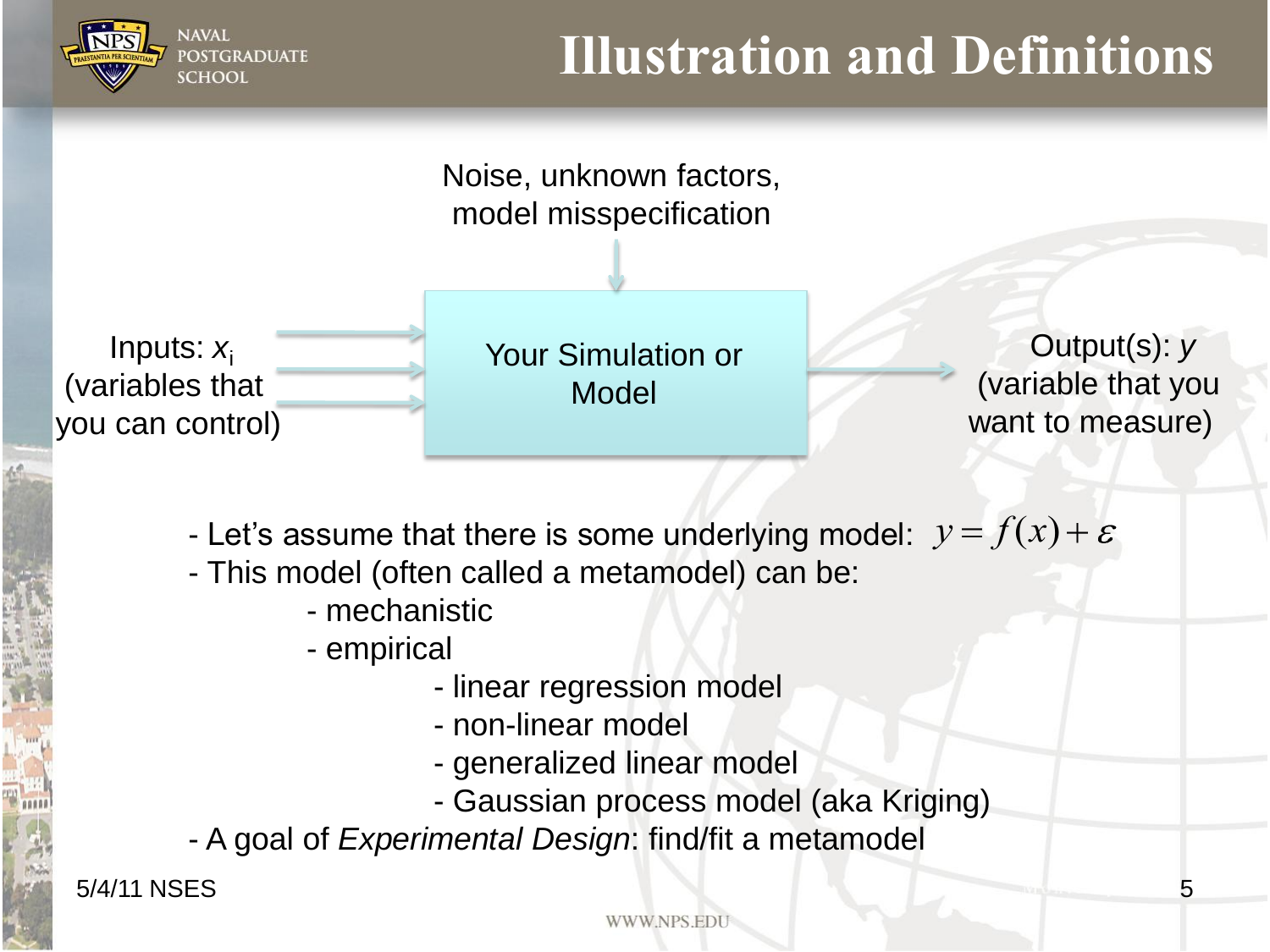



- People who run simulation models sometimes have trouble choosing what conditions to run (input levels to select) in order to fully characterize the input domain
- Additionally, once those conditions are selected, it might be difficult to describe the outputs in a meaningful way
- Experimental design and analysis provides a way to
	- Choose conditions to run your model (i.e. select inputs)
	- Find a suitable mathematical model that allows you to summarize your input-output data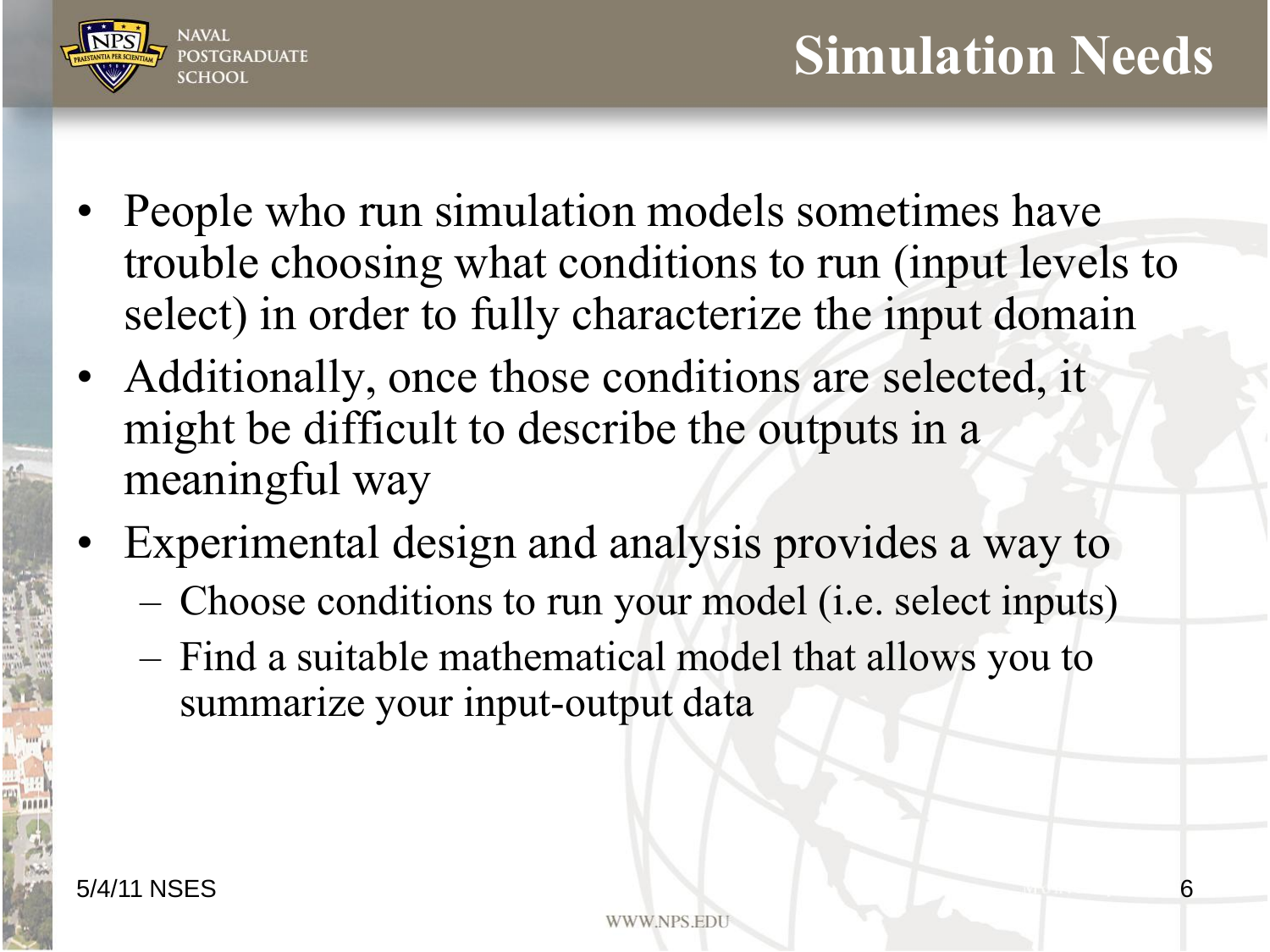

- After we run a computer simulation we would like to relate the inputs to the output(s) through the use of a closed form mathematical expression [1,4]
- Examples of common empirical metamodels used in practice:
	- Linear regression models (i.e. polynomial models) [1,4]
	- Non-linear models (i.e. logistic regression model) [8]
	- Gaussian Process models (i.e. Kriging) [4,9]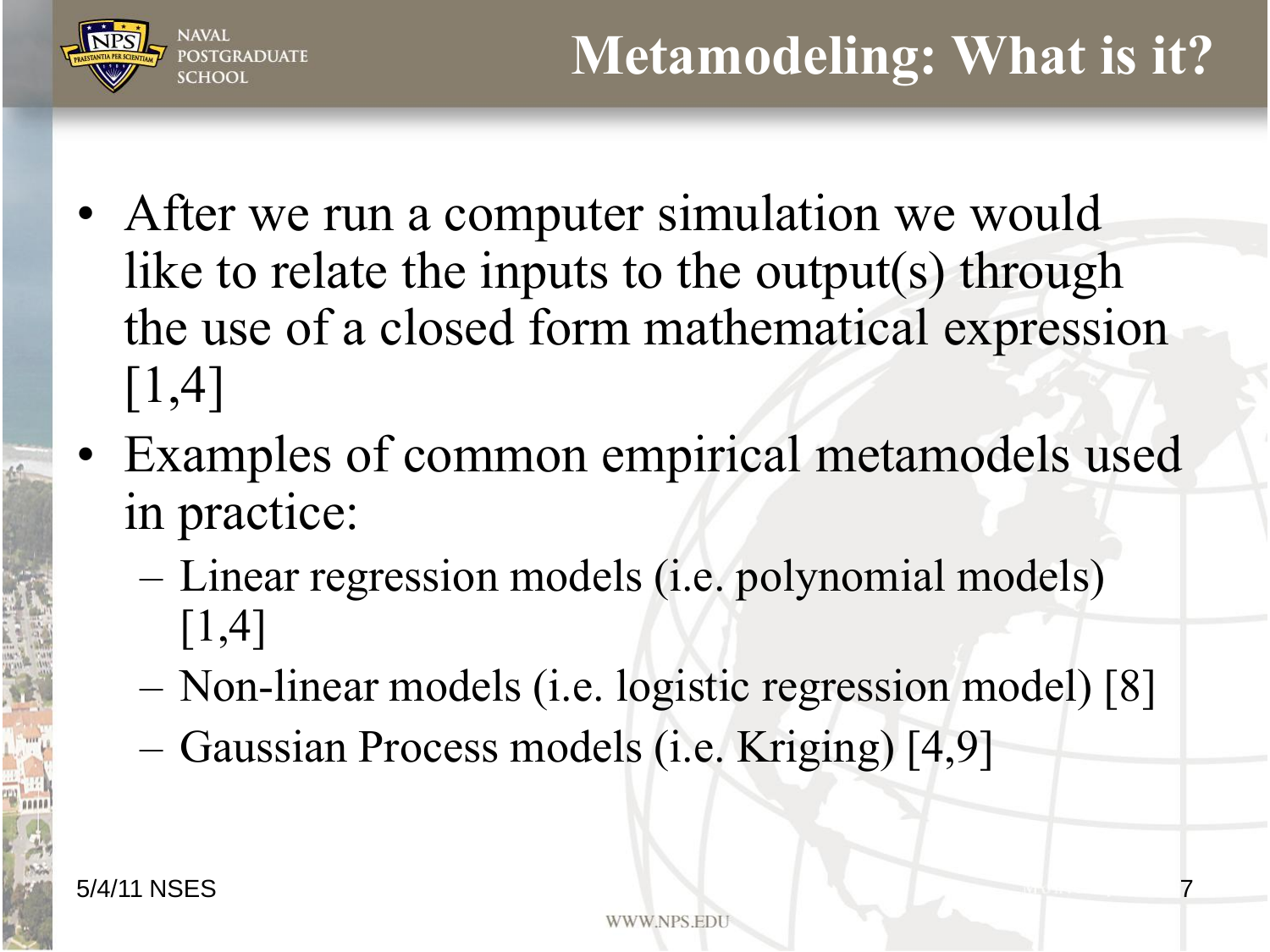

- The choice of experimental design can strongly influence how "good" your results are
- Can create most designs in standard software packages such as JMP or Design Expert
- Require you to list
	- Inputs (including input values or ranges)
	- Output(s)
	- Number of runs (trials you are willing to perform)
	- If running optimal design must specify assumed model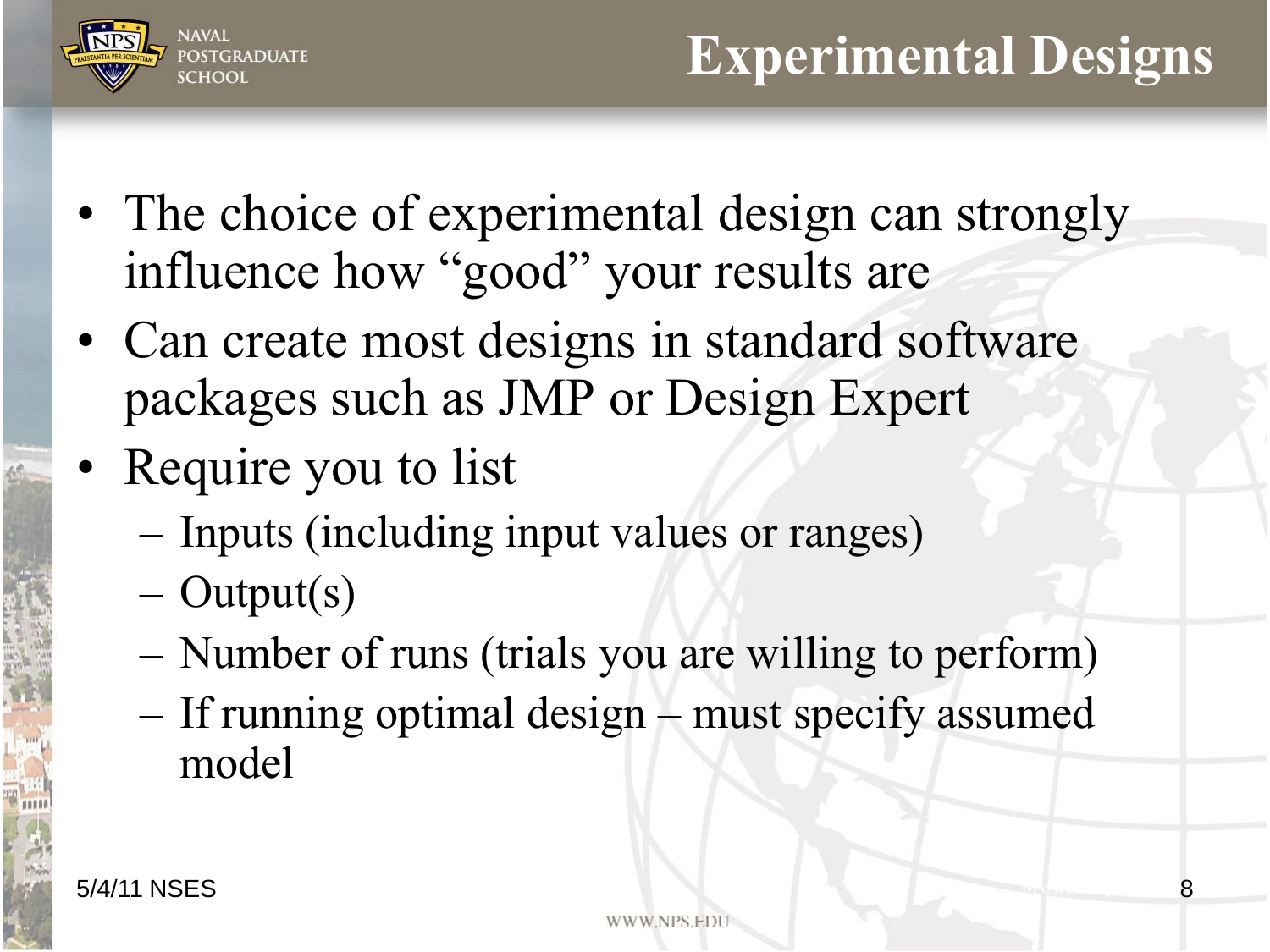**EXPERADUATE EXPERIMENTAL Designs are Based on Goals NAVAL** 

**NIPS** 

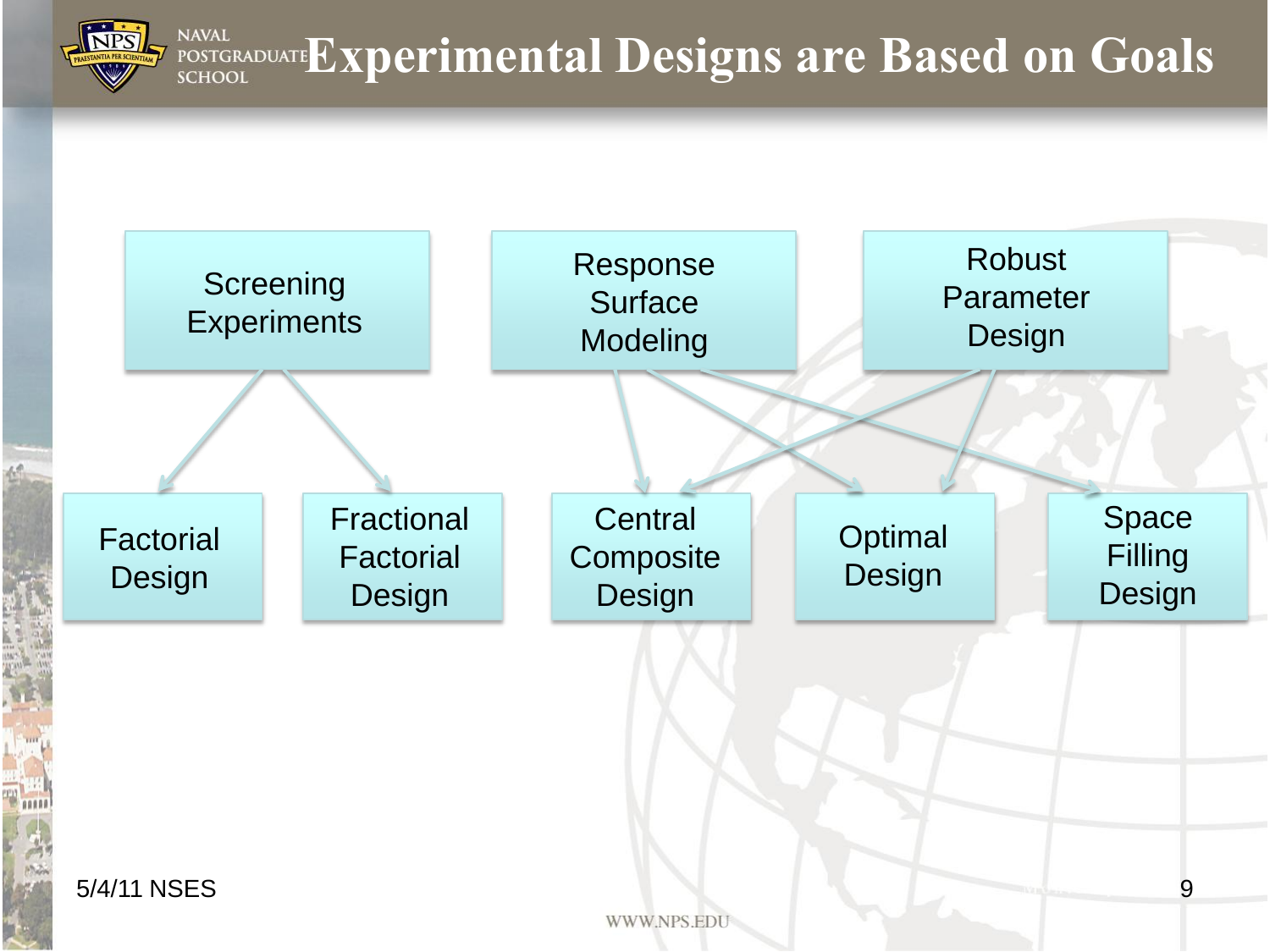

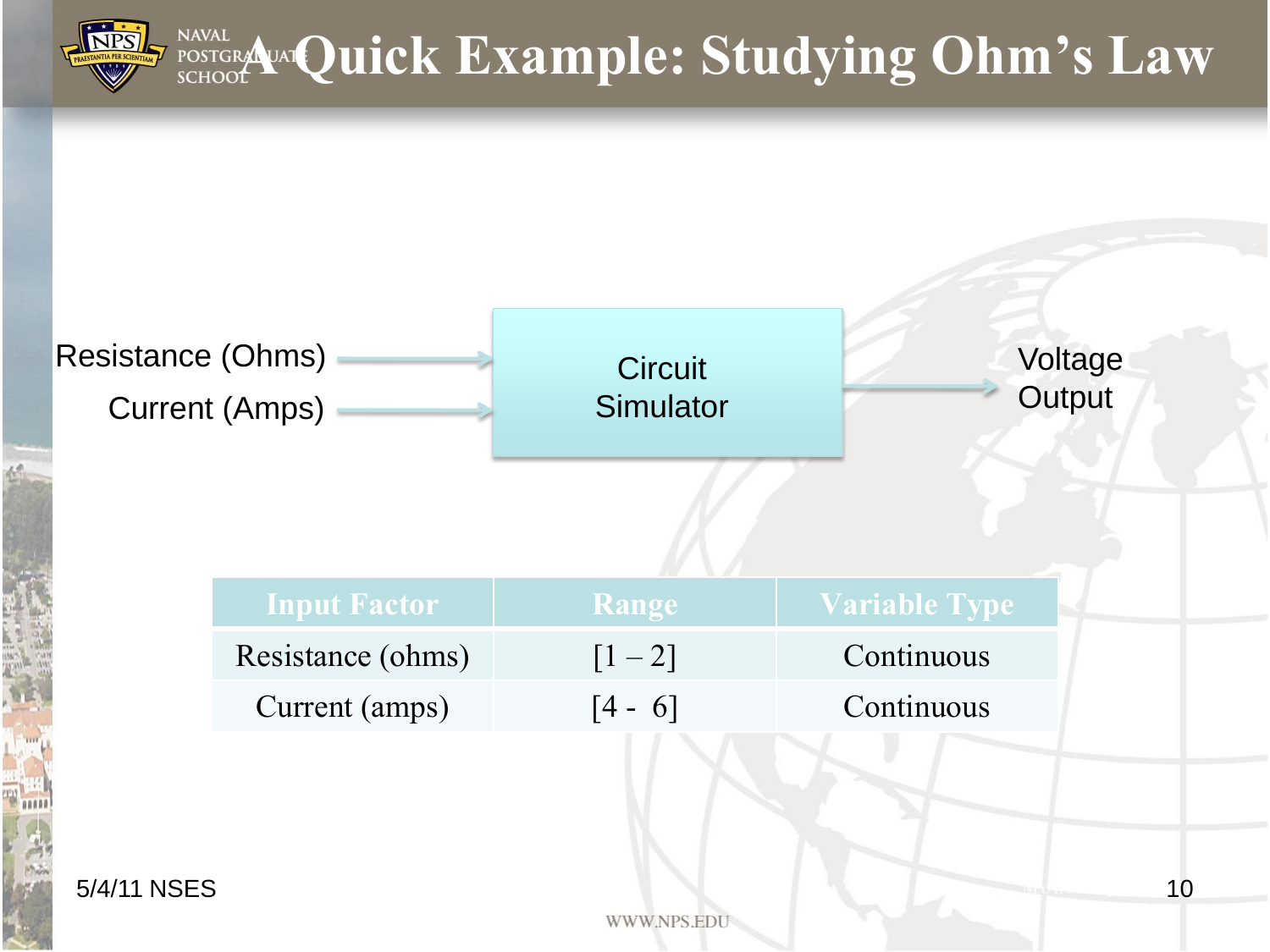**NAVAL EXPERIMAL POSTGRADUATE EXPERIMENTAL Designs are Based on Goals SCHOOL** 

**NPS** 

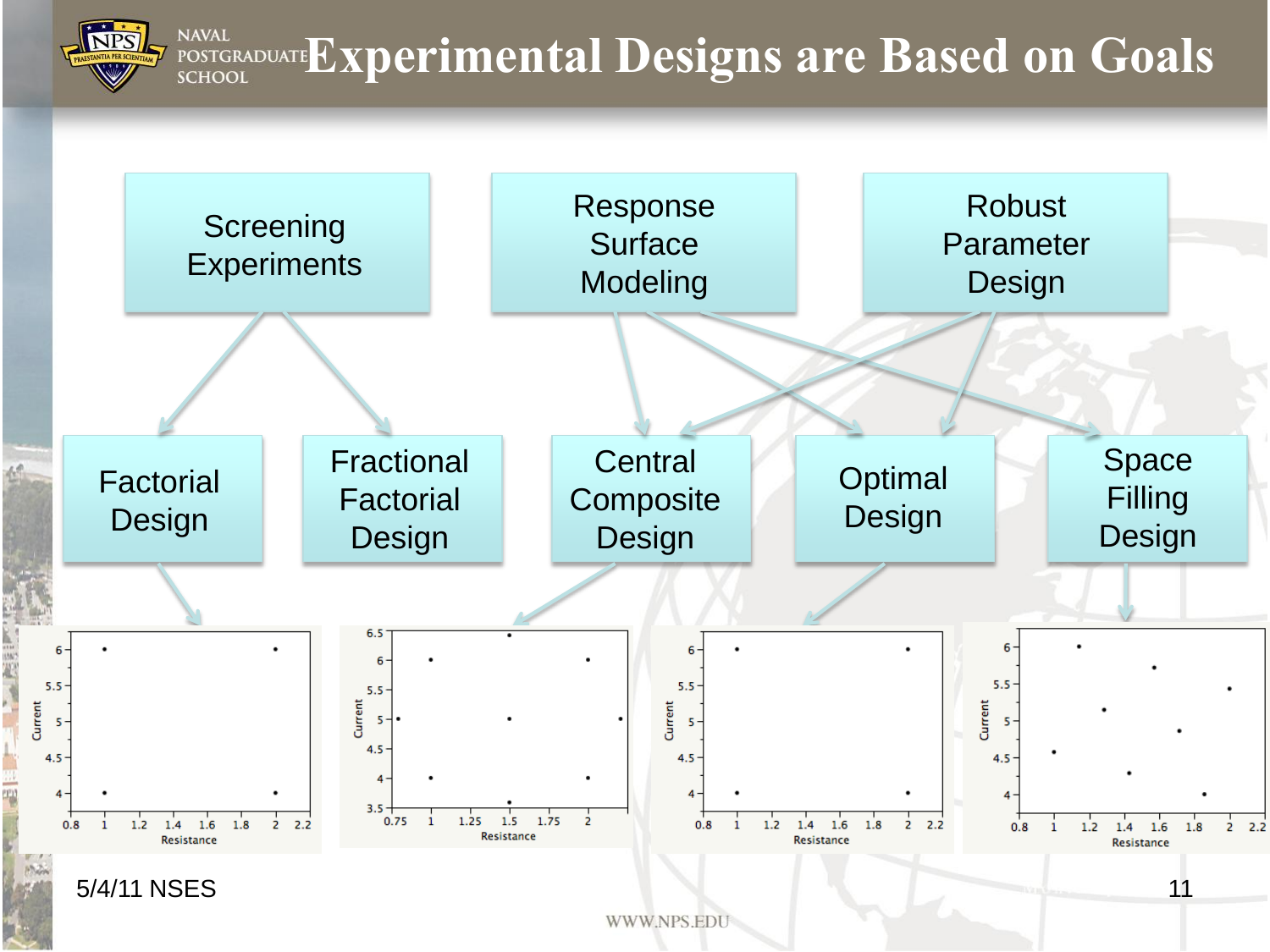

#### Optimal Design (examples: *D*-optimal and *I*-optimal)

- Pros
	- Great for creating empirical models of many forms (especially useful if using the linear regression approach)
	- Useful for constrained design spaces
	- Optimal designs for many linear regression models are the standard designs (i.e.  $2^k$ )
- Cons
	- Requires specification of the metamodel before collecting any data
	- Non-linear optimal designs are dependent on unknown parameters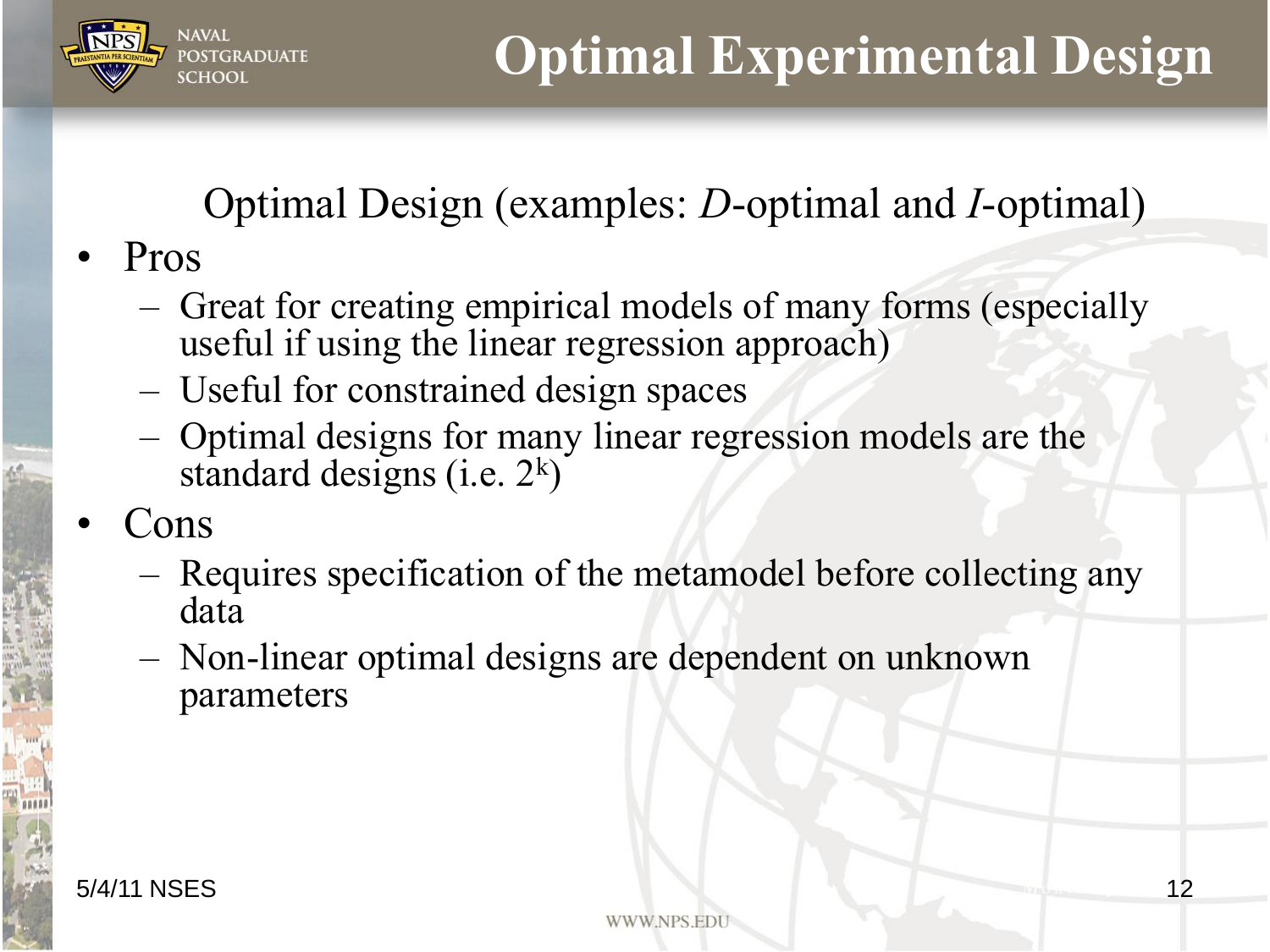

## **Space Filling Experimental Design**

Space Filling Design (examples: Latin Hypercube and Uniform)

- Pros
	- Fill the design space
	- Useful for unknown metamodel choices
- Cons
	- Don't cover the corners of the design space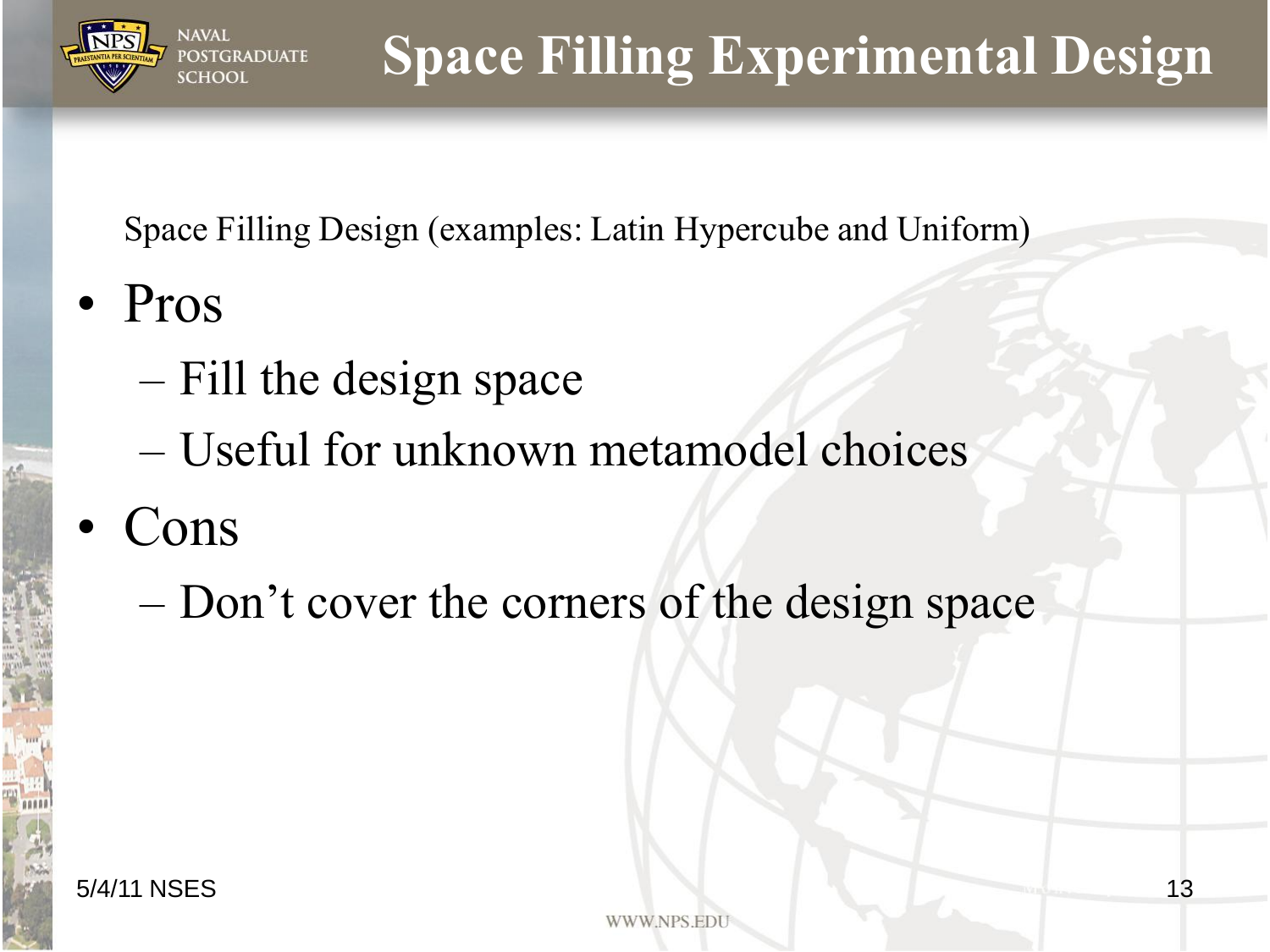

- What if you don't know *a priori* what type of metamodel will work best for your results?
- Is there some type of experimental design that can be used assuming you may choose several type of metamodels to use?
	- Yes
	- A hybrid design approach that combines optimal design with space filling design
		- Provides coverage to the corners of the design space and the interior
		- Useful for fitting linear regression models and for fitting metamodels you might not have planned for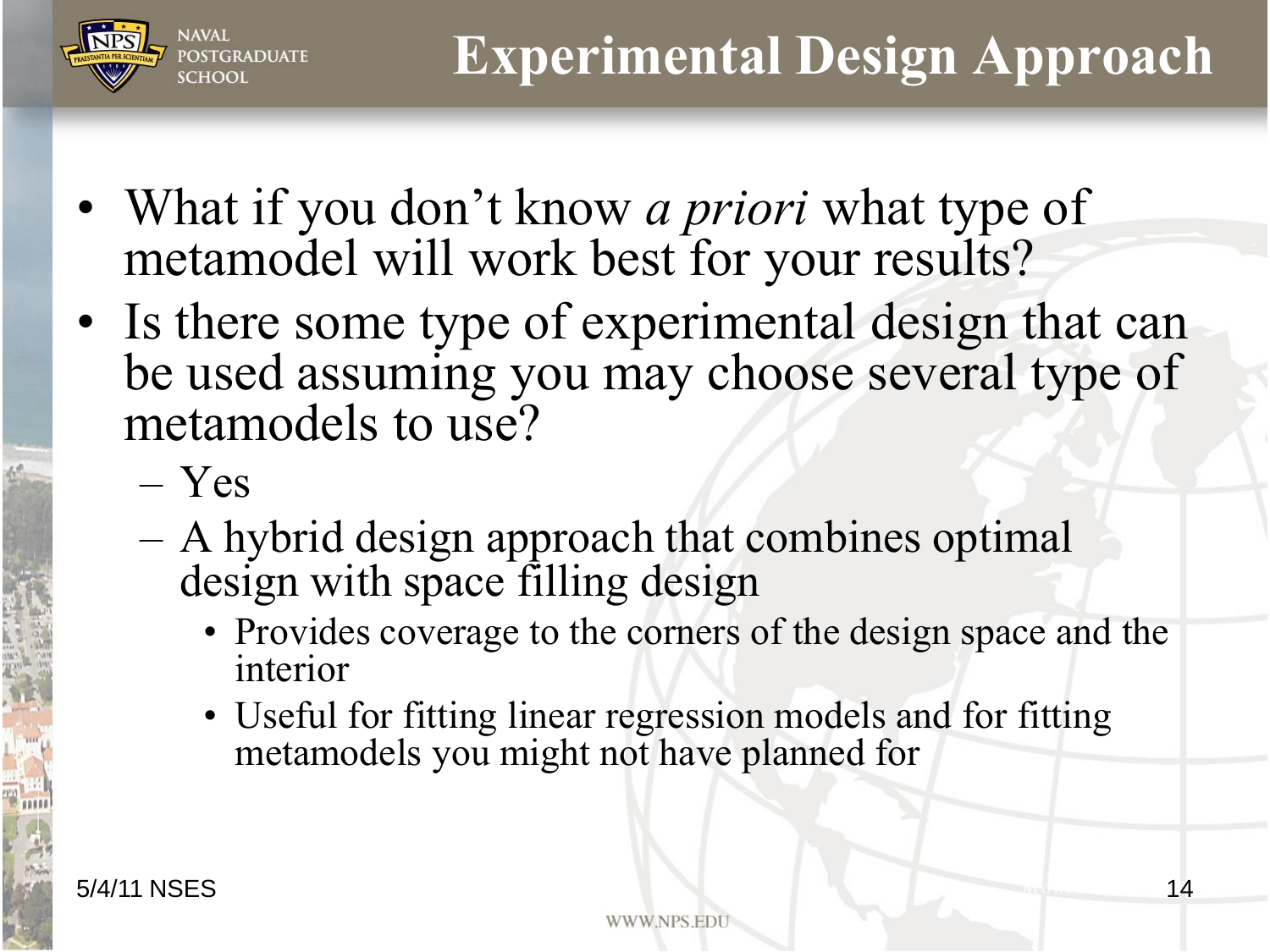

- Situation 1: You are running a simulation experiment and would like good coverage of the design space. You are not sure what metamodel you will use, but think that a linear regression model choice is among the possibilities
- Situation 2: You are running a simulation experiment and will most likely fit a linear regression model, but would like to simulation some "random" trials to use as either
	- Cross-validation or
	- If your model is making bad predictions, points that can be used to fit new models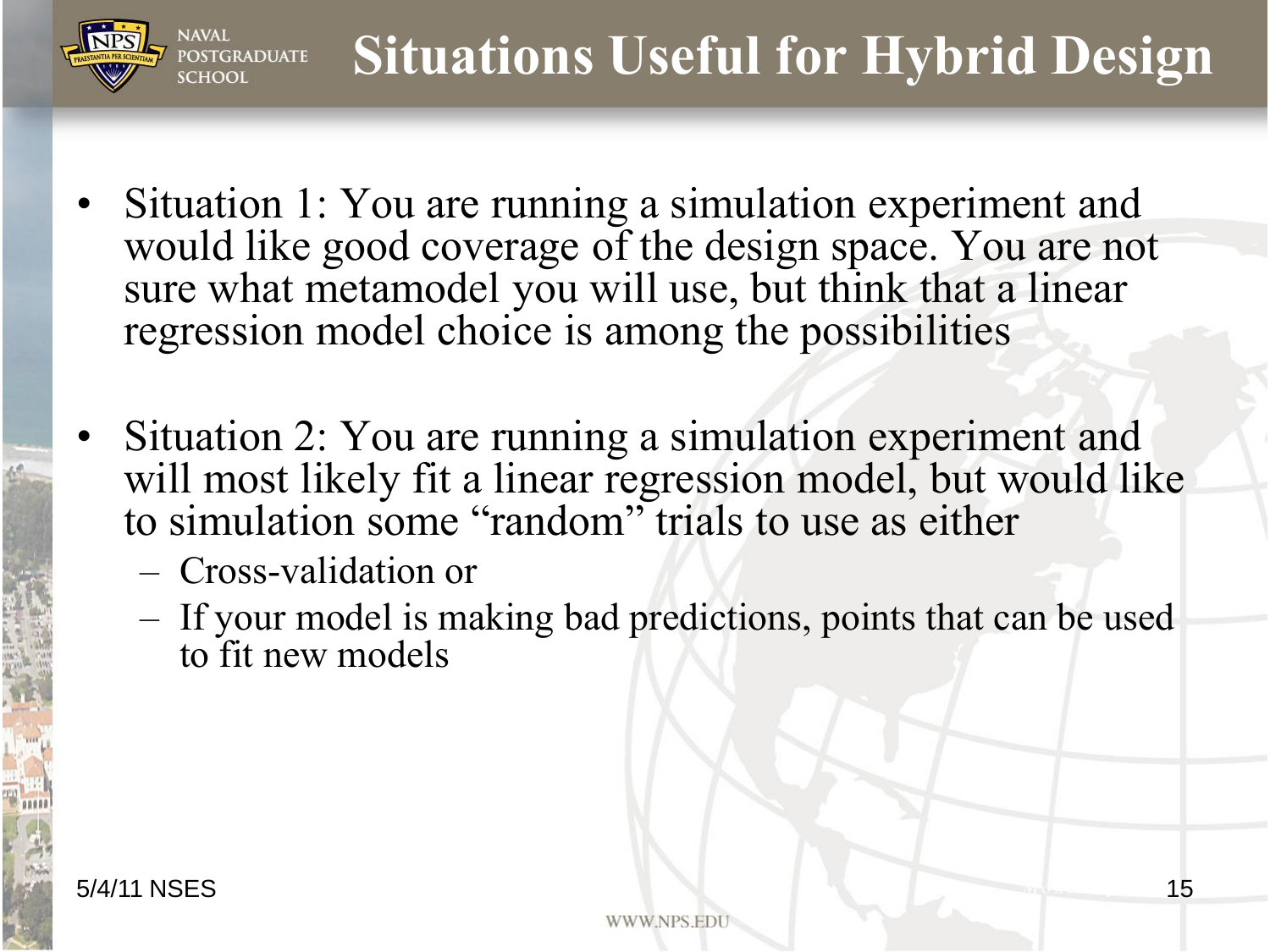

- Previous research on these designs compared optimal, space filling designs, and hybrid designs based on:
	- Scaled prediction variance
		- For the linear regression model:  $\frac{N V[\hat{y}(x_0)]}{r^2} = N x_0'(X'X)^{-1}x_0$
		- For the Gaussian process mode:
	- Fraction of Design Space plots [11]: plot the empirical distribution function of scaled prediction variance over the design region
	- Used in the assessment of prediction capability [8]

**JAVAI** 

GRADUATE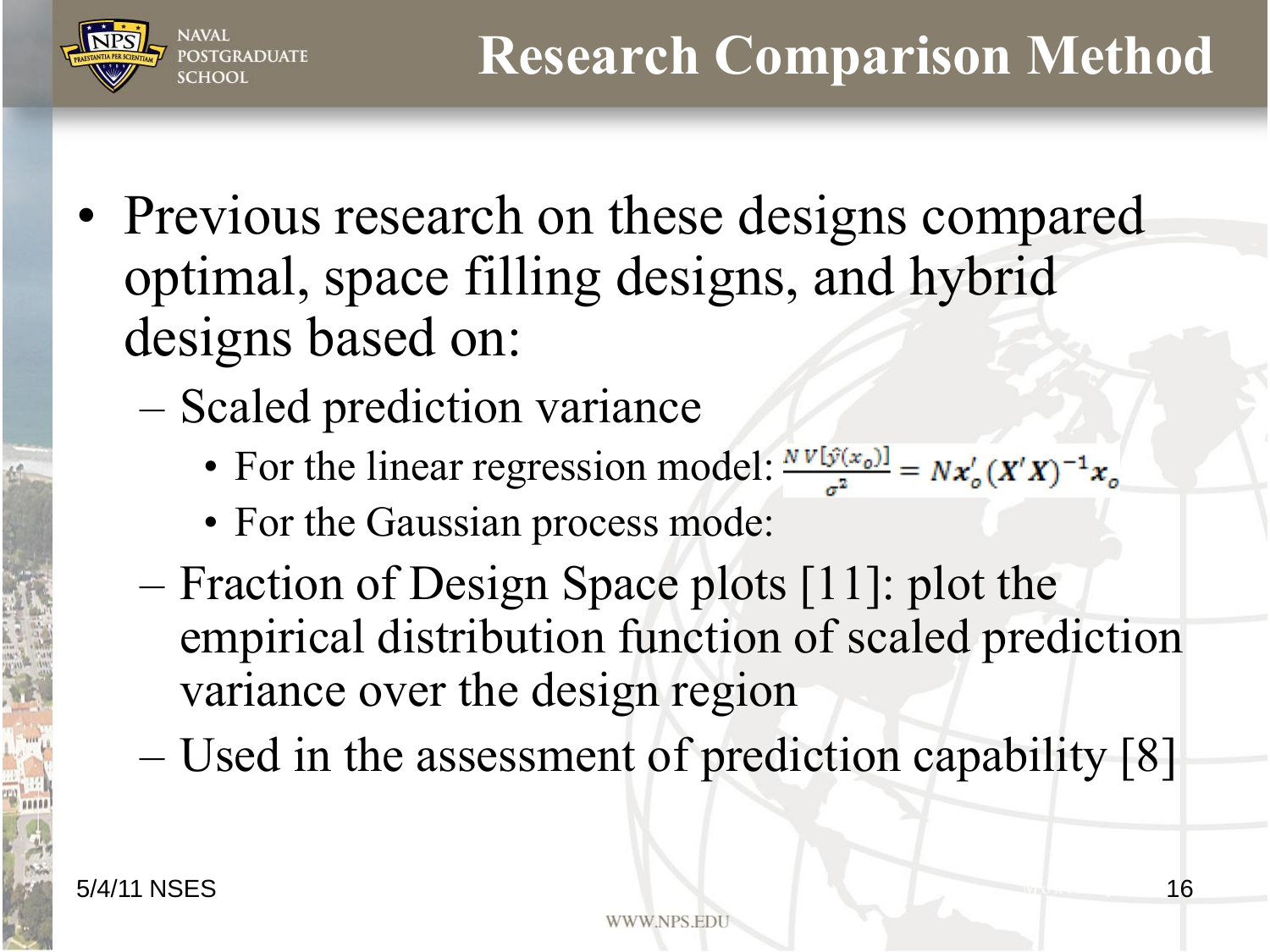

#### **Example FDS Plot**

## • Designs created for the case with

- 2 input factors
- 2<sup>nd</sup> order polynomial
- $-$  Sample size  $= 10$



5/4/11 NSES 17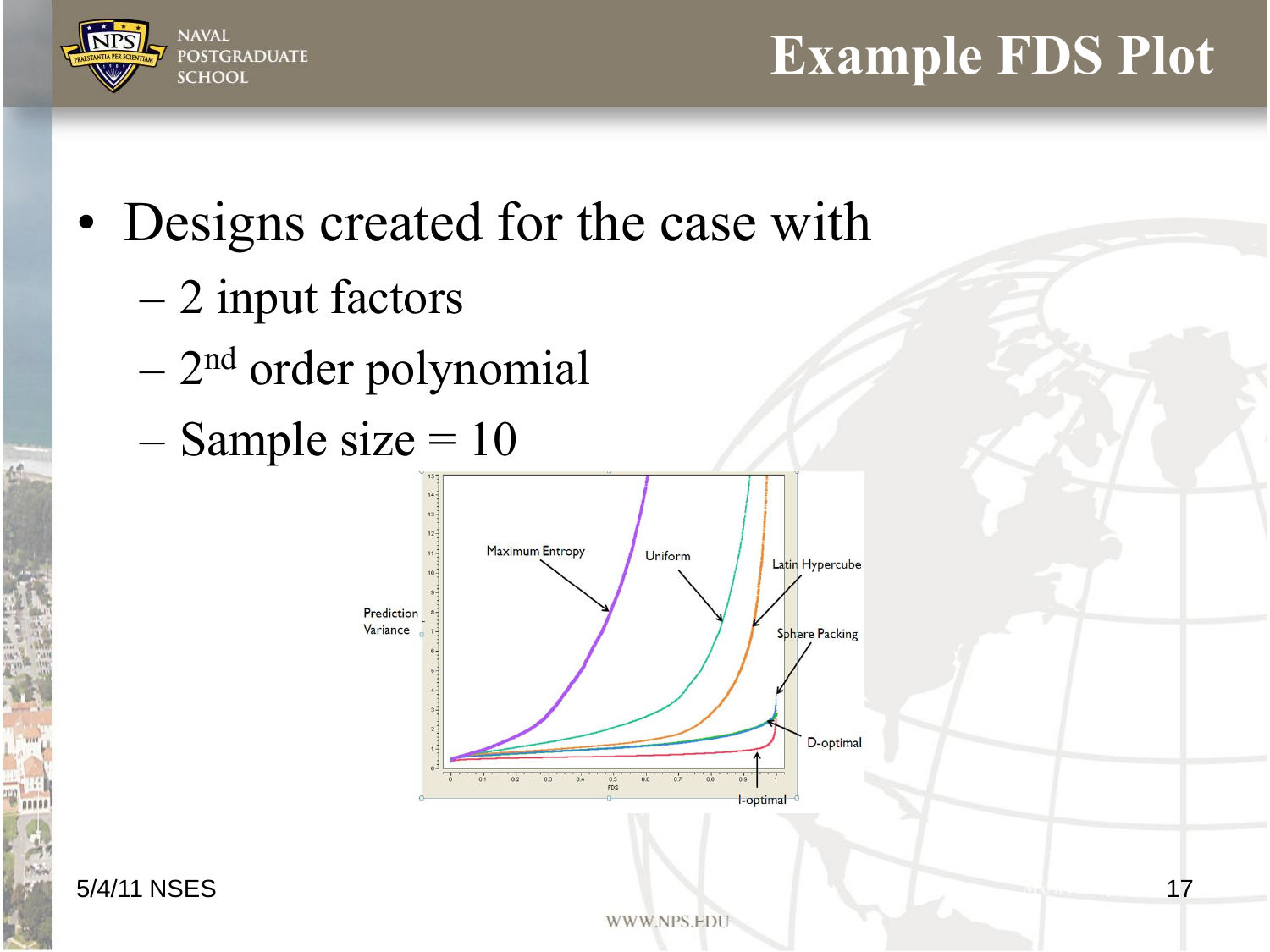

- Consider a saturated design for two factors and an anticipated main effects and two factor interaction model
- Here is an example of what the I-optimal design (a) and a Latin hypercube space-filling design (b) look like and their associated FDS plots

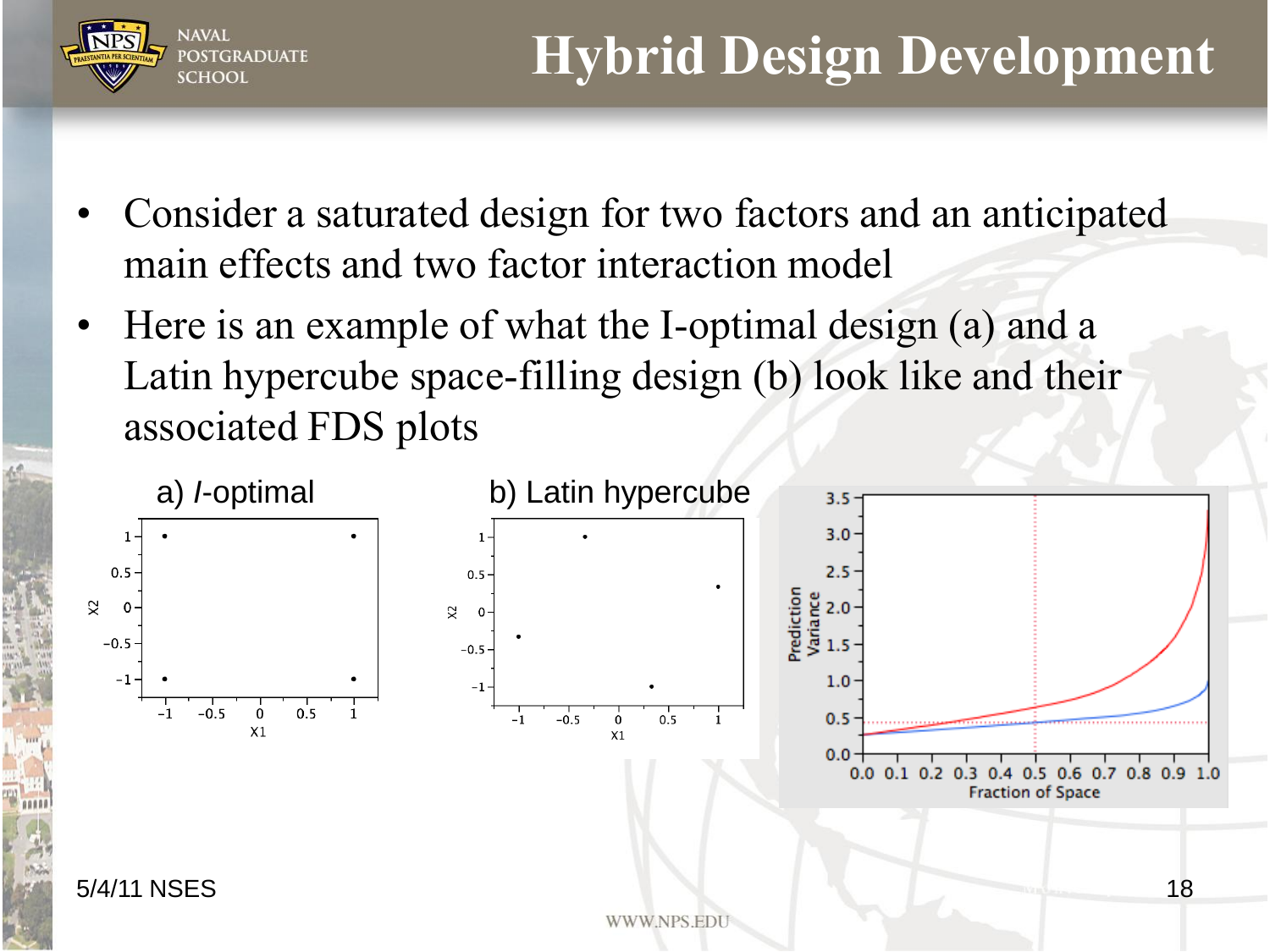![](_page_18_Picture_0.jpeg)

### **Hybrid Design Points**

- We augmented the space-filling design with optimal points
- Why?
	- Wanted the space-filling design because it fills the interior region of the design space
	- Wanted the optimal design points

![](_page_18_Figure_6.jpeg)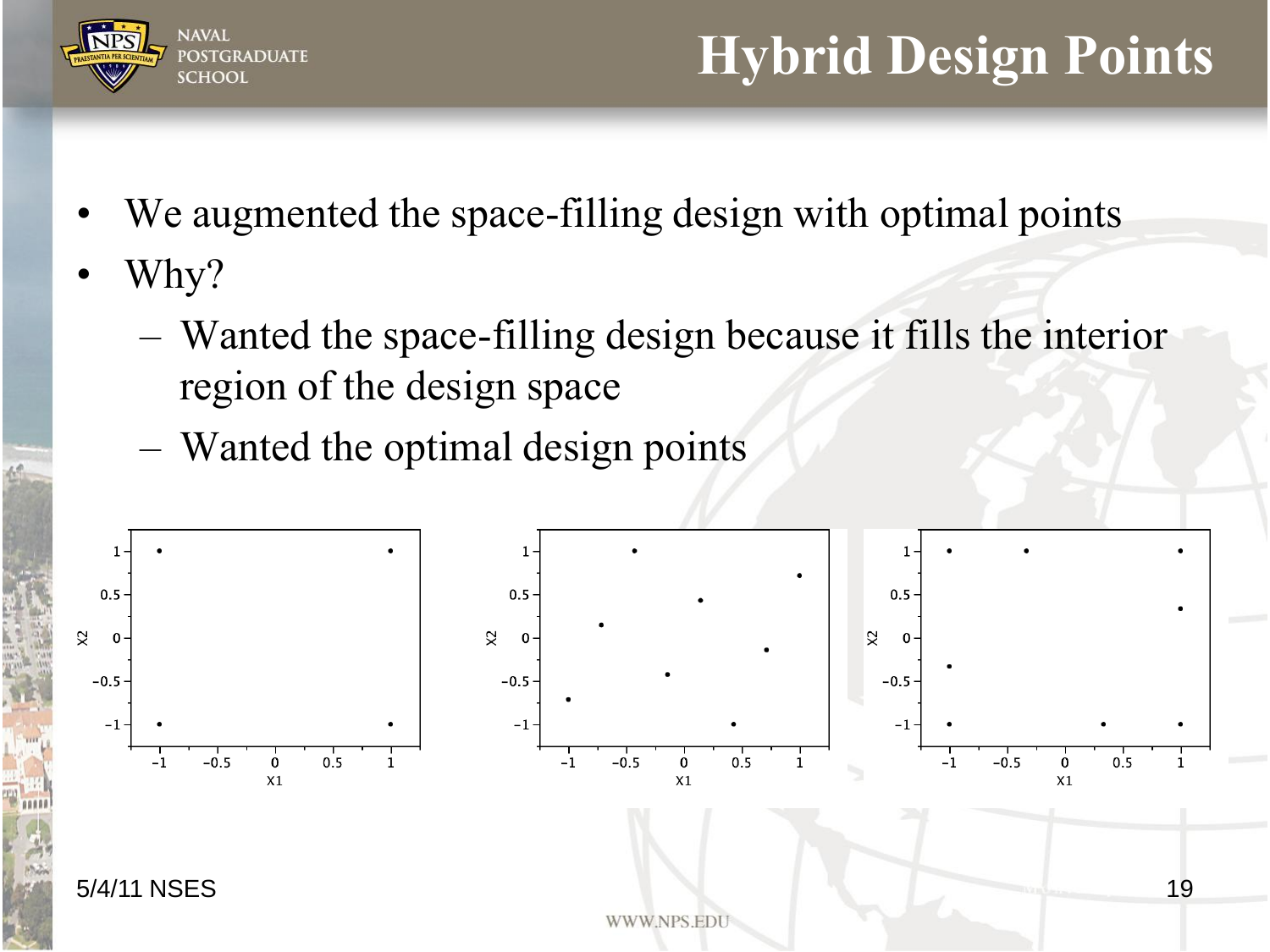![](_page_19_Picture_0.jpeg)

![](_page_19_Figure_1.jpeg)

5/4/11 NSES 20

**NAVAL** 

**SCHOOL** 

**POSTGRADUATE**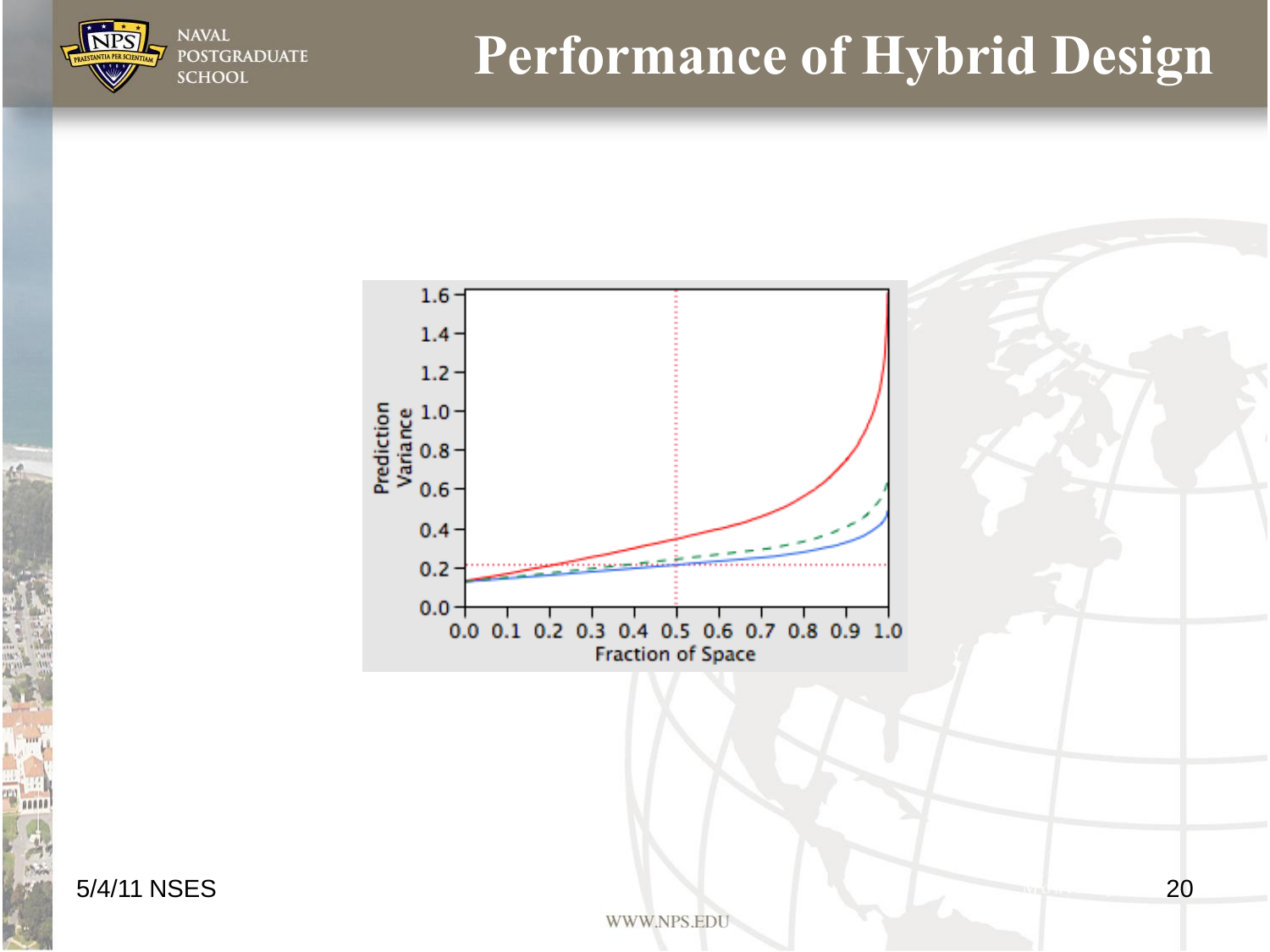![](_page_20_Picture_0.jpeg)

- Unmanned systems can play a prominent role in diverse information gathering missions such as:
	- Search and Rescue (SAR)
	- Intelligence, Surveillance and Reconnaissance (ISR)
- Current research on unmanned system search requires the use of sophisticated sensing, computation, coordination, and communication capabilities
- This example is based on research conducted by a colleague (Timothy H. Chung) and I
	- The work presented seeks to revisit the used of exhaustive search strategies as the basis of the search process and leverage new probability models as well as experimental design to help inform and refine concepts of operations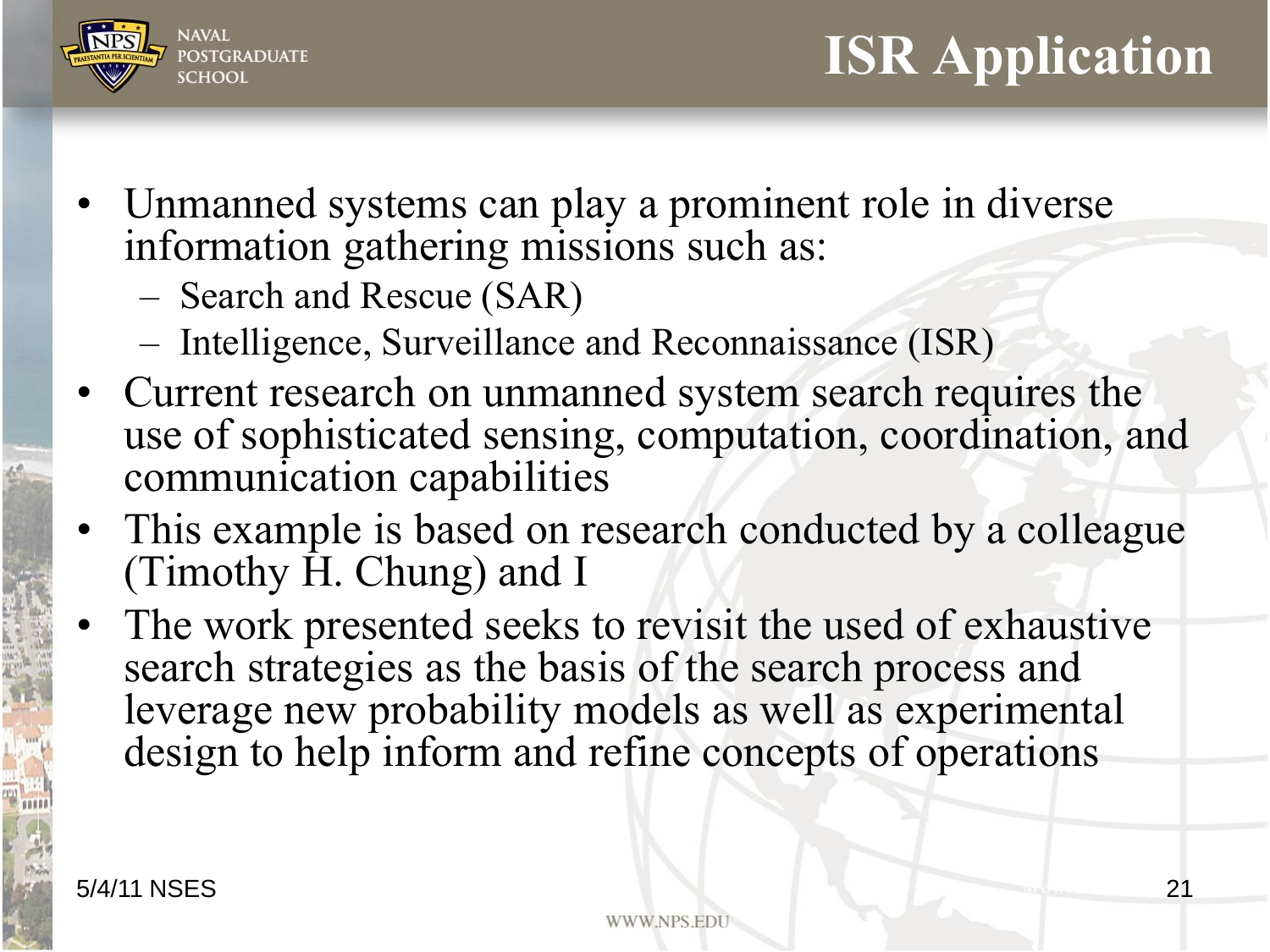![](_page_21_Picture_0.jpeg)

#### **The ISR Simulation**

- Consider an area of interest with a missing person or a target
- A simulator was built to mimic an unmanned system searching the area
- The simulator updates probabilities about the location of the person as a function of time and observation
- The goal of the study is to study the effect of several inputs of interest on five response variables

![](_page_21_Figure_6.jpeg)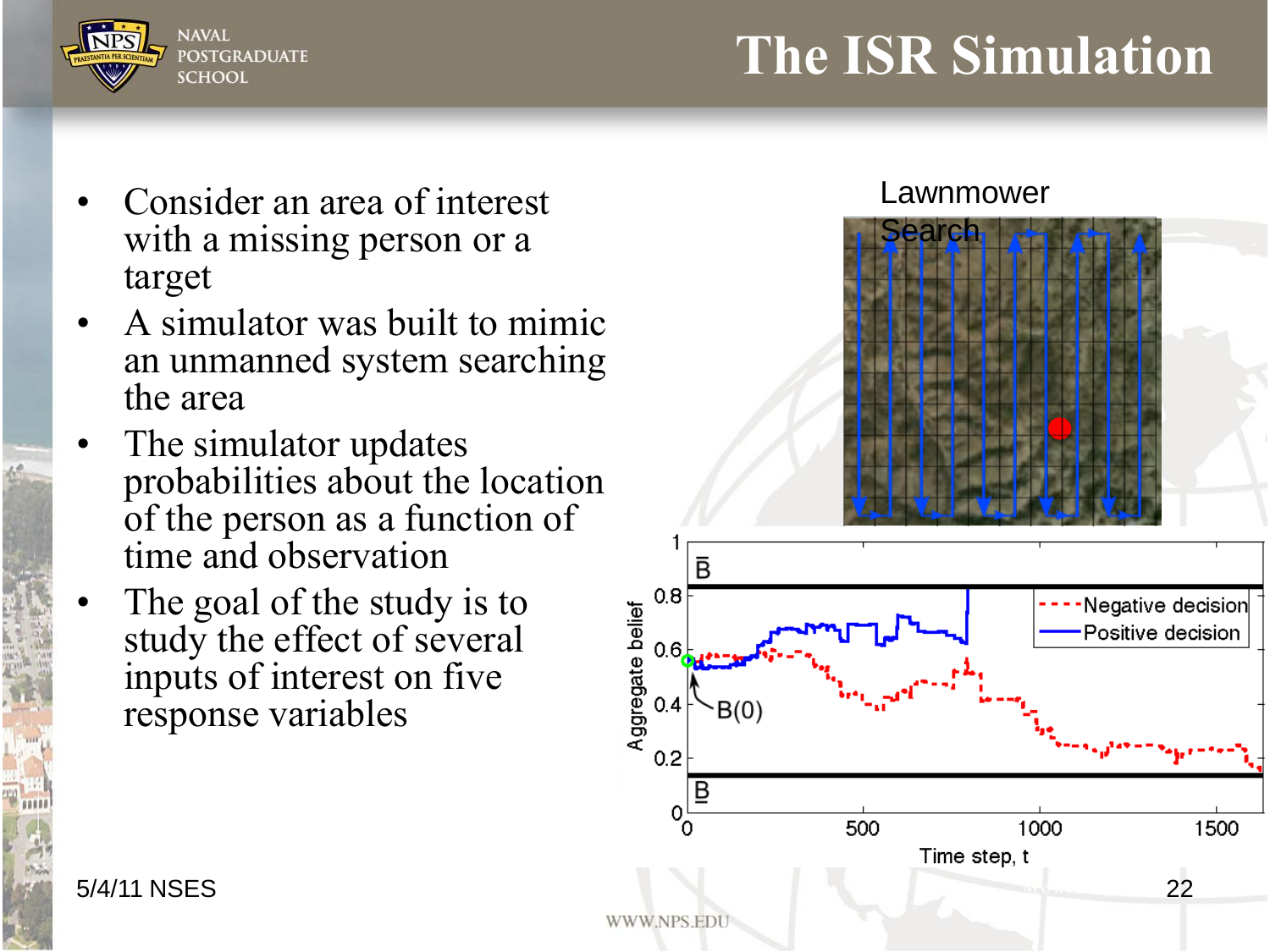![](_page_22_Picture_0.jpeg)

# **Hybrid Design Approach**

- Combined D-optimal design points with uniform design points
- The inputs are:
- **Description** Range or Levels Factor Label False positive detection error  $[0.0, 1.0]$  $\overline{x_1}$  $\alpha$ False negative detection error ß  $[0.0, 1.0]$  $x_2$  $B(0)$ Initial aggregate belief  $[0.3, 0.7]$  $x_3$ Upper decision threshold  $[0.8, 0.95]$ В  $x_4$ Lower decision threshold  $[0.05, 0.2]$ В  $x_{5}$  $\mathcal{M}(0)$ Initial target probability map good, bad, none  $x_{6}$  $\overline{SP}$ Exhaustive search pattern [lawnmower, sweeping]  $x_7$
- A picture of the hybrid D-optimal and uniform design in two of the factors is illustrated as

![](_page_22_Figure_6.jpeg)

![](_page_22_Figure_7.jpeg)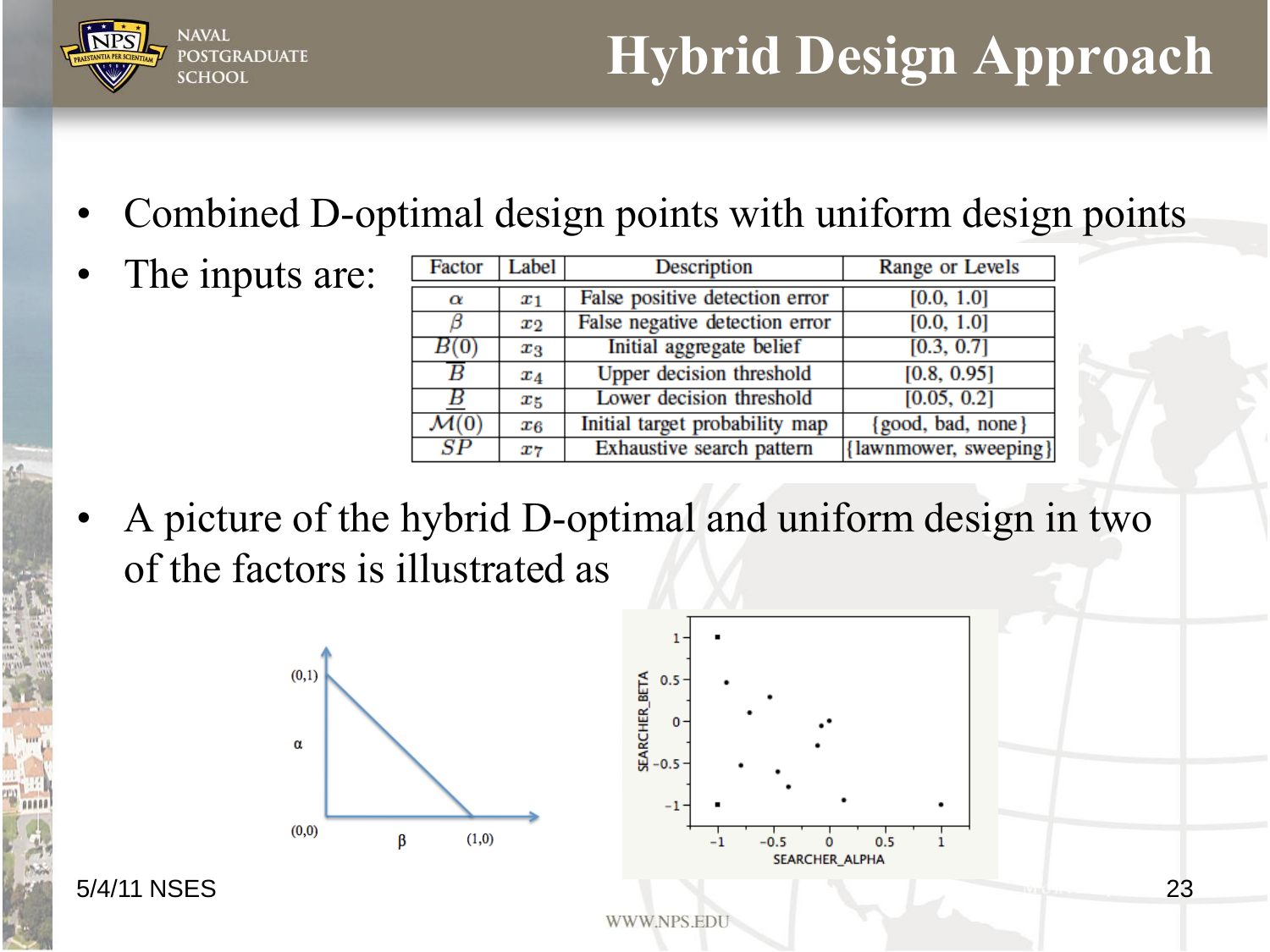![](_page_23_Picture_0.jpeg)

 $\frac{1}{2}$ 

| <b>Results</b> |
|----------------|
|                |

| Lawnmower       | <b>Factors</b> |                     |       |          |          |          |         |       |          |                     |       |       |          |          |                 |
|-----------------|----------------|---------------------|-------|----------|----------|----------|---------|-------|----------|---------------------|-------|-------|----------|----------|-----------------|
|                 |                | <b>Main Effects</b> |       |          |          |          |         |       |          | <b>Interactions</b> |       |       |          |          | Squared Effects |
|                 |                |                     |       |          |          |          | $x_{6}$ |       |          | $X_1X_6$            |       |       |          |          |                 |
| <b>Response</b> | Intercept      | х,                  | x,    | $x_i$    | $x_{5}$  | bad      | good    | none  | $x_1x_3$ | bad                 | good  | none  | $x_1x_3$ | $x_{i}$  | $x_{\sigma}$    |
| % Correct Neg   | $-0.147$       | $-0.172$            |       | $-0.888$ |          |          |         |       |          |                     |       |       |          |          |                 |
| % Correct Pos   | $-0.917$       | $-0.094$            |       | 1.163    | $-0.404$ | $-0.657$ | 0.330   | 0.330 |          | $-0.436$            | 0.198 | 0.238 | 0.271    |          |                 |
| E[TTCD]*        | 8.644          | 2.007               | 1.125 |          | $-0.268$ |          |         |       |          |                     |       |       |          | $-0.580$ | $-1.245$        |
| E[TTCND]*       | 8.462          | .800                | 1.175 | 0.415    | $-0.319$ |          |         |       |          |                     |       |       |          |          | $-1.541$        |
| E[TTCPD]*       | 8.737          | 2.262               | 0.961 | 0.110    |          |          |         |       | $-0.278$ |                     |       |       |          | $-0.533$ | $-1.549$        |

![](_page_23_Figure_3.jpeg)